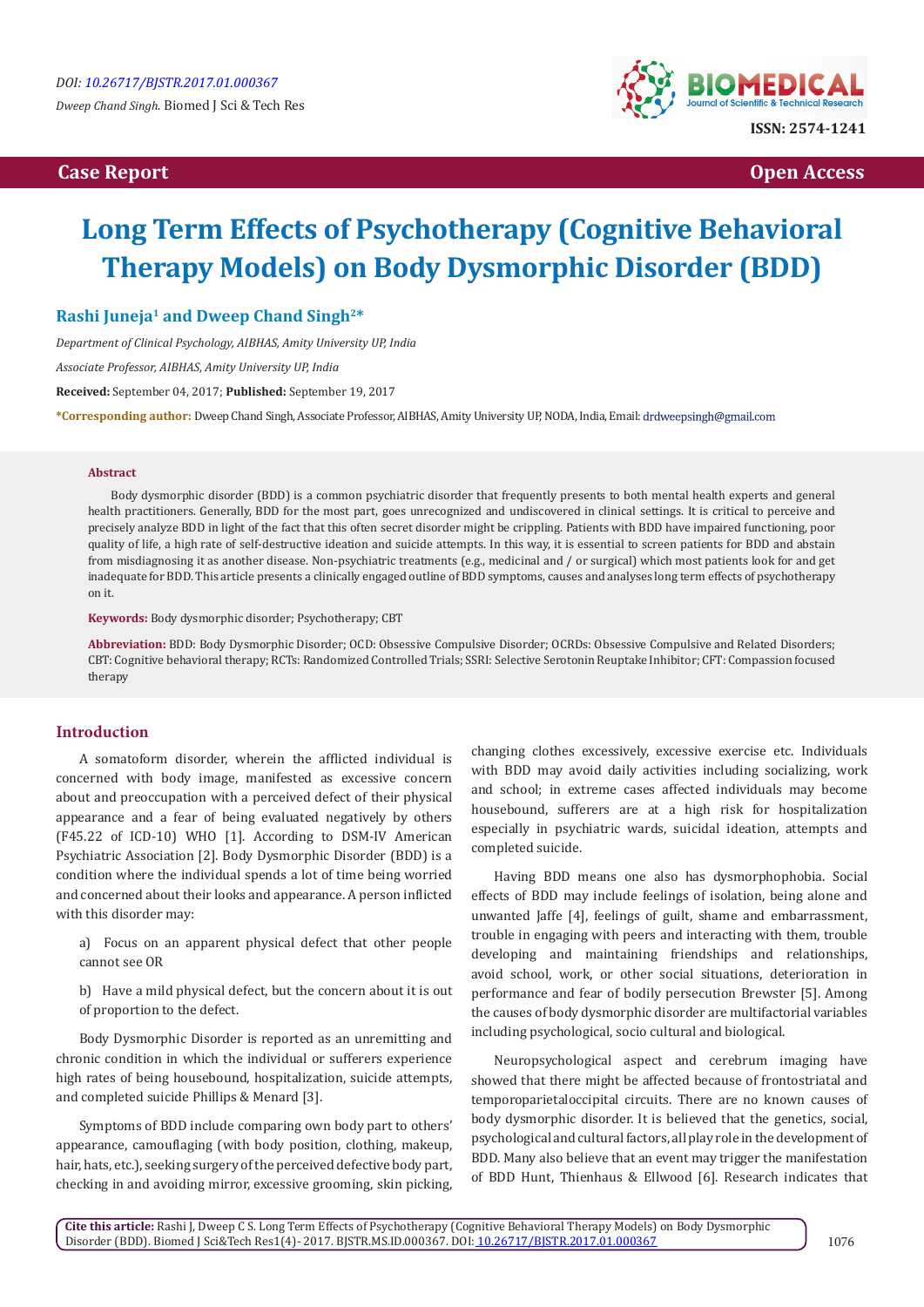patients with BDD have reduced serotonin levels than normal. No one knows exactly what causes BDD. However, newer research suggests that there are a number of risk factors that could mean that one is more likely to experience BDD, such as bullying, abuse, low self-esteem, fear of isolation, perfectionism, genetics, anxiety and depression.

## **Body Dysmorphic Disorder is different from Obsessive Compulsive Disorder (OCD), Hypochondriasis, Somatic Delusion and Social anxiety**

Research suggests that although BDD is classified as a somatoform disorder in the DSM-IV-TR American Psychiatric Association [2], it shares many phenomenological and symptom variables with obsessive-compulsive disorder (OCD) Neziroglu and Yaryura-Tobias [7]. It meets most of the criteria to qualify as an obsessive-compulsive spectrum disorder, such as the presence of obsessions and compulsions McElroy et al. [8].

Patients of BDD tend to display repetitive behaviors that resemble the compulsions characteristic in OCD. Body Dysmorphic Disorder involves an obsession with either physical appearance or with a particular body part. If it involves the muscularity of the whole body then it is termed as "muscle dysmorphic" Pope et al. [9]. Also, reclassification of obsessive-compulsive disorder (OCD) out of the Anxiety Disorders category and into a new diagnostic category of Obsessive-Compulsive and Related Disorders (OCRDs) has occurred in the Diagnostic and Statistical Manual-Fifth Edition American Psychiatric Association [10]. The proposed OCRDs include body dysmorphic disorder (BDD), hair-pulling disorder (known as trichotillomania), skin picking disorder and hoarding disorder. Another disorder that is required to be differentiated from BDD is Hypochondriasis.

When we compare the two within the DSM they do differ in their description. Hypochondriasis has more of somatic symptoms which are about perception of illness whereas BDD is about physical appearances. In other words, persons with Hypochondriasis are mainly concerned with symptom's meaning where in BDD person is concerned with the fact that the perceived abnormality is there at all. The preoccupation in hypochondriasis is with the bodily functions (e.g., heartbeat or sweating); with vague and ambiguous physical sensations (e.g., an aching body part) or with minor physical abnormalities (e.g., a small sore or an occasional cough).

The individual attributes these symptoms or signs to the suspected disease. Repeated medical examinations and reassurance from physicians do little to relieve the concern about bodily disease. Individuals with hypochondriasis may become alarmed by reading or hearing about disease, from observations, knowing someone who becomes sick, sensations, or occurrences within their own bodies. Social anxiety or Social phobia disorder is another disorder diagnosis, which often gets confused by BDD. Social phobia is characterized by extreme anxiety about being judged by others or acting and behaving in a way which might lead to embarrassment. Individuals with social phobia believe that others are going to criticize or scrutinized them and this mostly leads to anxiety, which in turn often leads to panic-like symptoms including heart

palpitations, shortness of breath, excessive sweating and faintness. The central fear of social phobia is embarrassment over the way the individual might act and the anxiety generally is triggered by specific social circumstances.

BDD patients have a high degree of co morbidities, including

- a) Anxiety disorders
- b) Mood disorders
- c) Personality disorders Phillips and McElroy [11].

#### **Treatment**

The literature consists largely of case reports and case series, with type of treatment and its frequency and duration which varies varying slightly from one case to another. Little is known about long-term outcomes of treatment. Following is a short review of treatment prospects in body dysmorphic disorder. Cognitive behavioral therapy (CBT) model of BDD focuses on the experience of patients when they are alone (rather than in social situations, when their behavior is likely to follow a model similar to that of social phobia Clark and Wells [12]. The model begins with the trigger of an external representation of the individual's appearance or body image, often in front of a mirror. he process of putting selective attention begins by focusing on specific aspects of the external representation (e.g. the reflection in the mirror) which leads to an increased awareness and an exaggeration of certain parts of the body and features.

As a result, the individual with BDD forms a distorted mental representation of the body image. This leads to a negative appraisal about one's own appearance and comparisons of three different images-he external representation (usually in a mirror), the ideal body image and the distorted body image. The patient's desire to see exactly how she or he looks is only reinforced by looking in the mirror, the longer the individual looks, the worse she or he feels and the more the belief of ugliness and defect are reinforced. There are four randomized controlled trials (RCTs) that have evaluated CBT for BDD against a wait list. These are all small studies that have demonstrated greater efficacy of CBT compared to a wait list over 12 to 22 sessions Rabiei et al. [13]; Rosen et al. [14]; Veale et al. [15]; Wilhelm et al. [16].

No RCTs have examined whether a selective serotonin reuptake inhibitor (SSRI) can enhance outcome of CBT for BDD either in the short or long term. Four long-term naturalistic outcome studies of people with BDD with 12-month outcomes Fontenelle et al. [17]; Phillips et al. [18]. In these studies, full remission was defined as minimal or complete absence of BDD symptoms, and partial remission as meeting less than full DSM-IV criteria for at least 8 consecutive weeks. Phillips et al. [18] retrospectively assessed that at 1-year follow up, 24.7% of 95 participants had achieved full remission, while another 33.1% had experienced partial remission at the 6-month and/or 12-month follow-up. After 4 years, 58.2% of study subjects had achieved full remission, and another 25.6% had reached partial remission. Subjects who attained full or partial remission, 28.6% subsequently relapsed. However, all patients had received SSRI medication, only 21.7% had received CBT (Figure 1).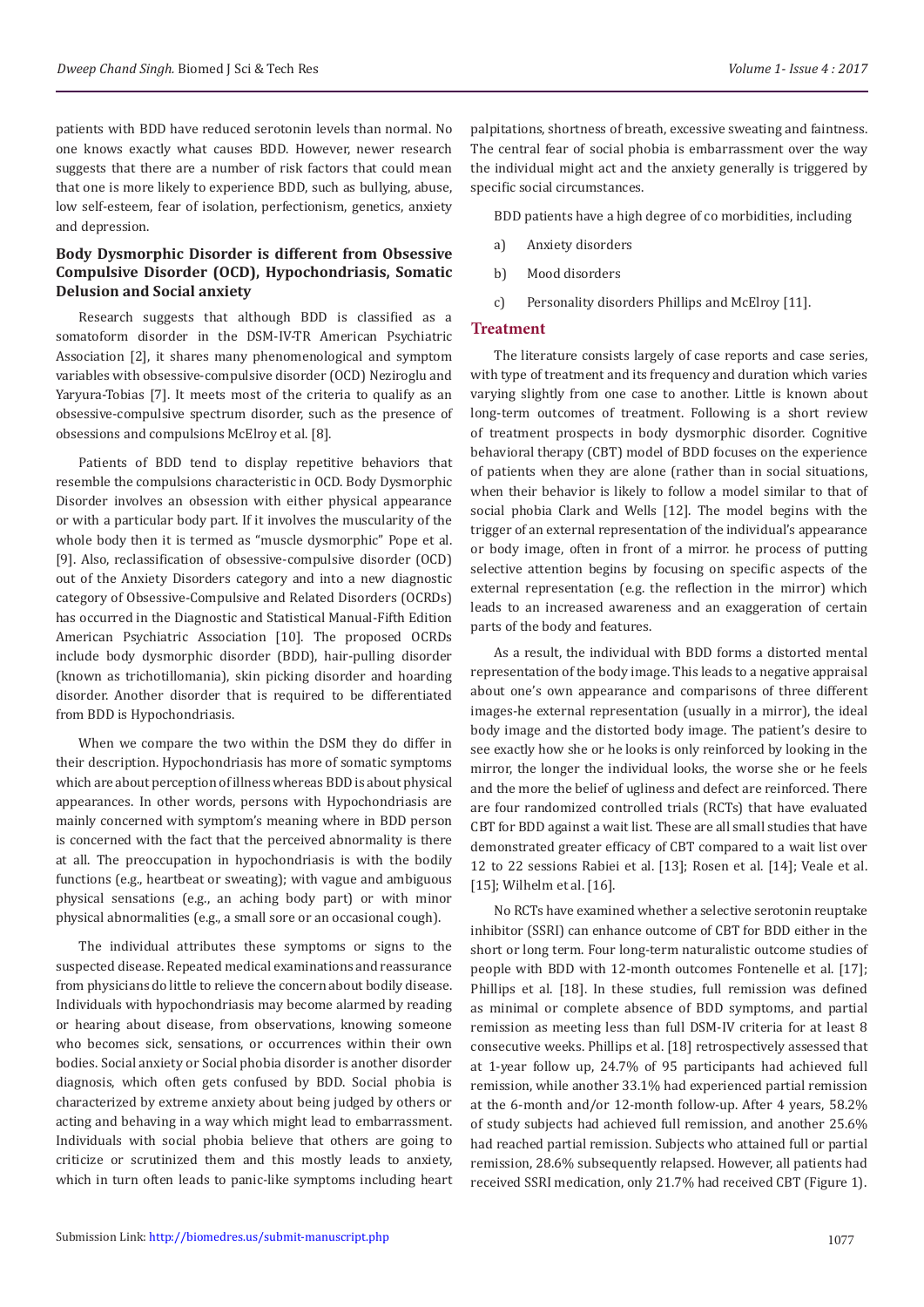

In a prospective by Phillips et al. [18], follow-up of 183 participants in which 9% achieved a complete remission and 21% reached partial remission at 1-year follow-up. There was an overall average probability of relapse of .15 in the study. Most patients had received psychotropic medication, only 16% was considered optimal and only 21.9% had received CBT, in which it was difficult to judge the quality. A follow-up report of Veale et al. [19], conducted an RCT to study if CBT had greater efficacy than anxiety management in BDD. The study revealed that about 50% made only limited gains with CBT, and continued to have a chronic condition. Cognitive behavioral therapy is considered the psychological treatment of choice for both OCD March et al. [20] and BDD Williams et al. [21].

A Meta-analysis of Williams et al. [21] on treatments for BDD revealed large effect sizes for CBT and supports its superiority over pharmacological treatment with selective serotonin reuptake inhibitors. In a study, more than 30% of the participants abandon treatment, and asymptomatic criteria were rarely reached following CBT. One variable linked with poorer response to CBT in patients with BDD is overvalued ideation (OVI) Neziroglu et al. [22]. BDD patients have been found to show particularly high levels of OVI McKay et al. [23] which makes it an important variable to address in order to improve treatment options. Overall, long-term efficacy of CBT for BDD seems promising yet limited research evidences and high dropout rates of patients have led to less accurate appraisal of the therapy.

Inference based therapy (IBT) is a form of cognitive intervention which was initially developed for OCD with high overvalued ideation. In a research, IBT was shown to be as effective as CBT in treating OCD patients. It was found to be more effective than cognitive therapy in people with OCD with high obsession investment O'Connor et al. [24]. As BDD seems phenomenologically similar to OCD and also is characterized by high levels of OVI, IBT appears a viable treatment for clients with BDD. The reasoning process is hypothesized to be common to OCD and BDD and to lead to obsessions is termed inferential confusion O'Connor et al. [24]. Those whose reasoning processes are characterized by inferential confusion are shown to have a tendency to distrust their senses and to invest in remote or imaginary possibilities at the expense of reality.

**Table 1:** Overview of reasoning errors in BDD.

| Reasoningerror                              | <b>Definition</b>                                                                 | <b>Example</b>                                                                                                     |
|---------------------------------------------|-----------------------------------------------------------------------------------|--------------------------------------------------------------------------------------------------------------------|
| Category errors                             | Confusing two<br>logically distinct<br>properties or objects                      | My sister has a nose job and<br>got a lot of complements.<br>This procedure is therefore<br>also justified for me. |
| Apparently<br>comparable<br>events          | Confusing two<br>distinct events<br>separated by time<br>or place                 | Teenagers with acne get<br>mocked, that means I can<br>also be laughed at if my skin<br>is imperfect.              |
| Selective use of<br>out of context<br>facts | Inappropriately<br>applying abstract<br>facts to specific<br>personal contexts    | Actors with physical flaws<br>don't get as many contracts.                                                         |
| Purely imaginary<br>sequences               | Making up<br>convincing stories<br>and living them                                | When people look at me I<br>feel my nose grows even<br>bigger and I become even<br>uglier.                         |
| Distrust<br>of normal<br>perception         | Disregarding the<br>sense in favor of<br>going deeper into<br>reality             | People say I look okay but it<br>doesn't mean I actually do.                                                       |
| Inverse inference                           | Inferences about<br>reality precede it<br>rather than follows<br>from observation | People in the room have<br>laughed which might mean<br>that I look ugly.                                           |

The aim of IBT is to modify the reasoning narrative producing the doubt, and helping the person to return to the world of common sense perception. In IBT, obsessions are conceptualized as a twostep process. The person first arrives at one or more primary inferences through a subjective narrative (inferential confusion) which leads them to confuse reality in the here and now with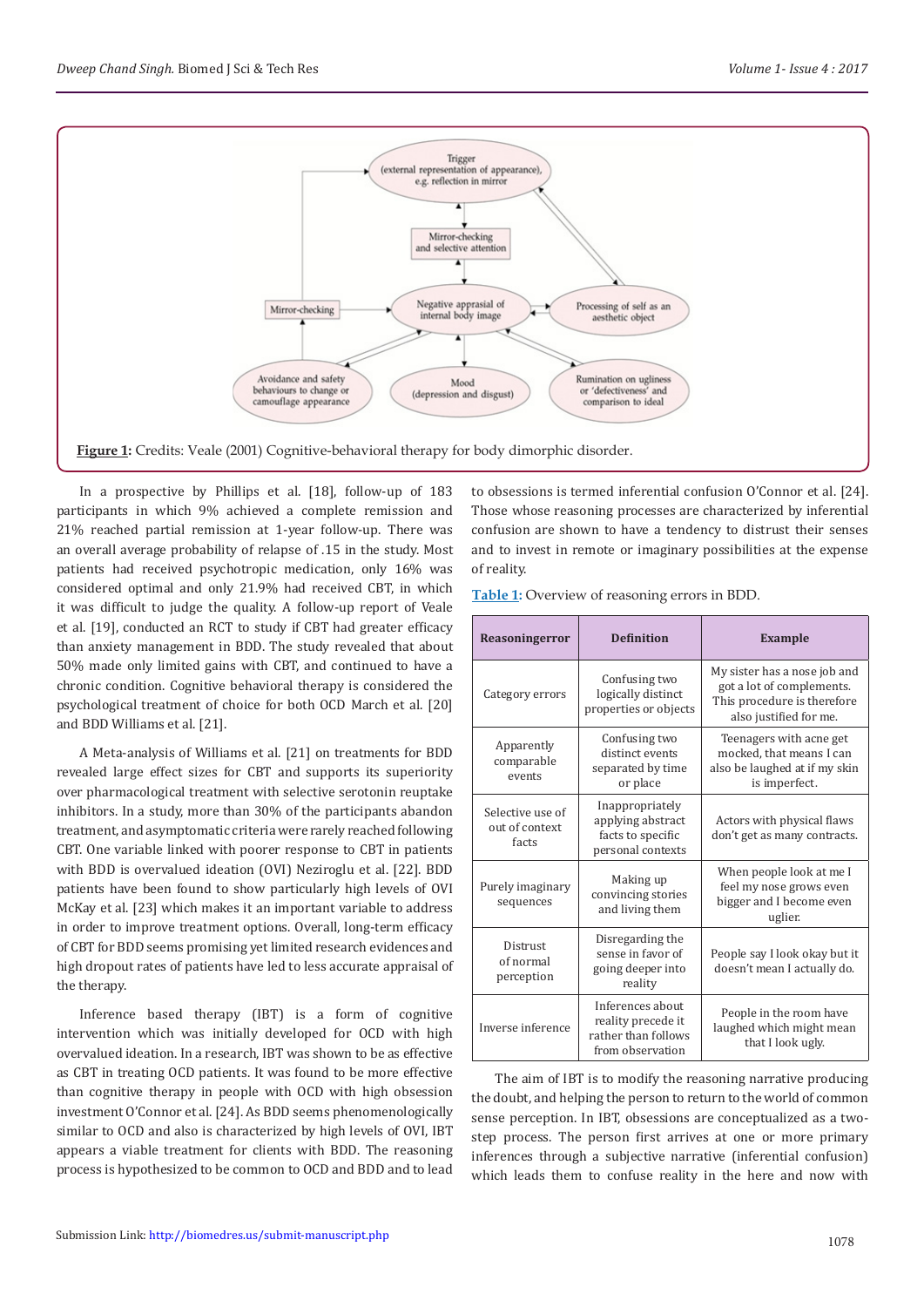remote possibilities. In BDD, primary inferences are often held with great conviction with overvalued beliefs. The *primary inference* is generally followed by one or more *secondary inferences*. Secondary inferences refer to negative anticipated consequences of primary inferences (Table 1).

Thirteen BDD participants, of whom 10 completed, underwent a 20-week IBT for BDD. Participants improved significantly throughout the course of therapy, with huge reduction in BDD and depressive symptoms. OVI also decreased over the course of therapy and was not found to be related to reduction in BDD symptoms. IBT has found to be effective in reducing the symptoms of BDD. Also, it helped in reducing depressive symptoms that often accompanies BDD. There are no RCT's or rigorous studies that are done to evaluate the efficacy of IBT. The presence of limited literature suggests IBT to be a therapy modality that is promising alternative.

**Exposure-based CBT:** Like OCD, individuals with BDD appear to have "compulsions" and tend to engage in ritualistic behaviors, leading to reduction in anxiety symptoms. More precisely, these behaviors are conducted with the intention of hiding, examining, correcting, or looking for reassurance about one's appearancerelated concerns. Other "compulsive" behaviors include comparing oneself to others, dieting, measuring the "flawed" body part, seeking a cure (e.g., cosmetic, dental, dermatological, etc.) for the perceived defect. In BDD, exposure helps the patient to learn that

(a) Fear that other people will notice and will respond negatively to their imagined physical defect are excessive and unrealistic, and

 (b) Feelings of anxiety and embarrassment are temporary and tolerable.

Following exercises are incorporated into exposure for BDD:

- a) Going out in public without makeup,
- b) Enhancing an imagined defect using makeup, and

c) Wearing pants that reveal or accentuate certain parts of the body.

Gorbis [25] has reported success exposing patients to distorted images of themselves (i.e., using a curved mirror) while having them resist using a normal mirror to check on their body shape. In a review by Williams et al. [21], identified 9 studies of exposurebased CBT for BDD. The mean effect size across studies in which treatment involved only exposure response prevention (ERP) was 1.21, and that for studies of CBT which involved ERP was 1.78. These effect sizes are large and comparable to the effects observed with the use of ERP for OCD. Khemlani-Patel, Neziroglu and Mancusi [26] and Neziroglu, Khemlani-Pateland Santos [27] found that adding cognitive therapy to ERP did not significantly enhance the effects of ERP alone. The small sample size of this study notwithstanding, findings from the treatment literature suggest that ERP is efficacious in the treatment of BDD.

**Compassion focused therapy (CFT):** Another therapy that has proved its effectiveness in BDD is compassion focused therapy

(CFT), an intervention was simply to practice creating a warm voice, as if talking to a friend, and really try to feel the impact of that kind voice. It turned out that many depressed patients struggled to do this or were resistant; or that 'feelings of kindnesses started a grief process Gilbert & Irons [28]. Over subsequent years, CFT built on other aspects of compassion such as the capacity for empathy for distress, distress tolerance, and creation of genuine compassionate motivation to work with distress.

Generating alternative thoughts and most behavioral practices had to meet the compassion test 'where the intervention (e.g., alternative thoughts) are experienced as helpful, kind, supportive and validating.'So CFT makes a big distinction between blaming and shaming and the processes by which we develop the courage to take responsibility for change and then engage the change processes all the time keeping an eye on the affinitive experience during the process of change. So a key message to someone with BDD is that the way their brain has been shaped is an evolutionary problem of being human and internal threats, and that BDD symptoms are designed to keep them safe from perceived social exclusion or rejection. This offers a different rationale for therapy. One may help the person realize how old and new brain create loops and how becoming more mindful of those loops and taking the compassionate but also rational evidence-based stance can help one breakout of those loops.

The focus in this approach is on communicating empathically that people are not to blame for their BDD and making sure the client has a good developmental understanding of the problem. In CFT it is important to work with these feelings of aloneness and separateness because they are symptomatic of a very dysfunctional affinitive system. These insights point to the kind of social environment and therapeutic relationship that needs to be created for a person with BDD who finds feeling safe difficult. It means not just appealing to the rational "new brain" to do exposure. It harnesses the new brain for a behavioral experiment to test out an alternative understanding of the problem and to reduce selffocused attention (which is the source of the threat).

This also means trying to prevent unnecessary activation of the threat system by one's inner critic and the use of mindfulness and compassionate imagery practices to try to stimulate the compassionate pathways and to feel safe. The evidence base is of course still to be developed, particularly with well controlled trials. Further research is required to determine whether their outcomes can also be improved by adding modules such as compassion-focused therapy for body shame Veale & Gilbert [29]. Body dysmorphic disorder may be a condition that requires greater investment in both the treatment and maintenance compared to other common emotional disorders.

#### **Conclusion**

 A comprehension of mental premise of body image preoccupations and the clinical presentation of BDD is vital in choice of appropriate therapeutic interventions. It becomes important to figure out that people with BDD may need knowledge into the psychological aspect of BDD. Information and a high index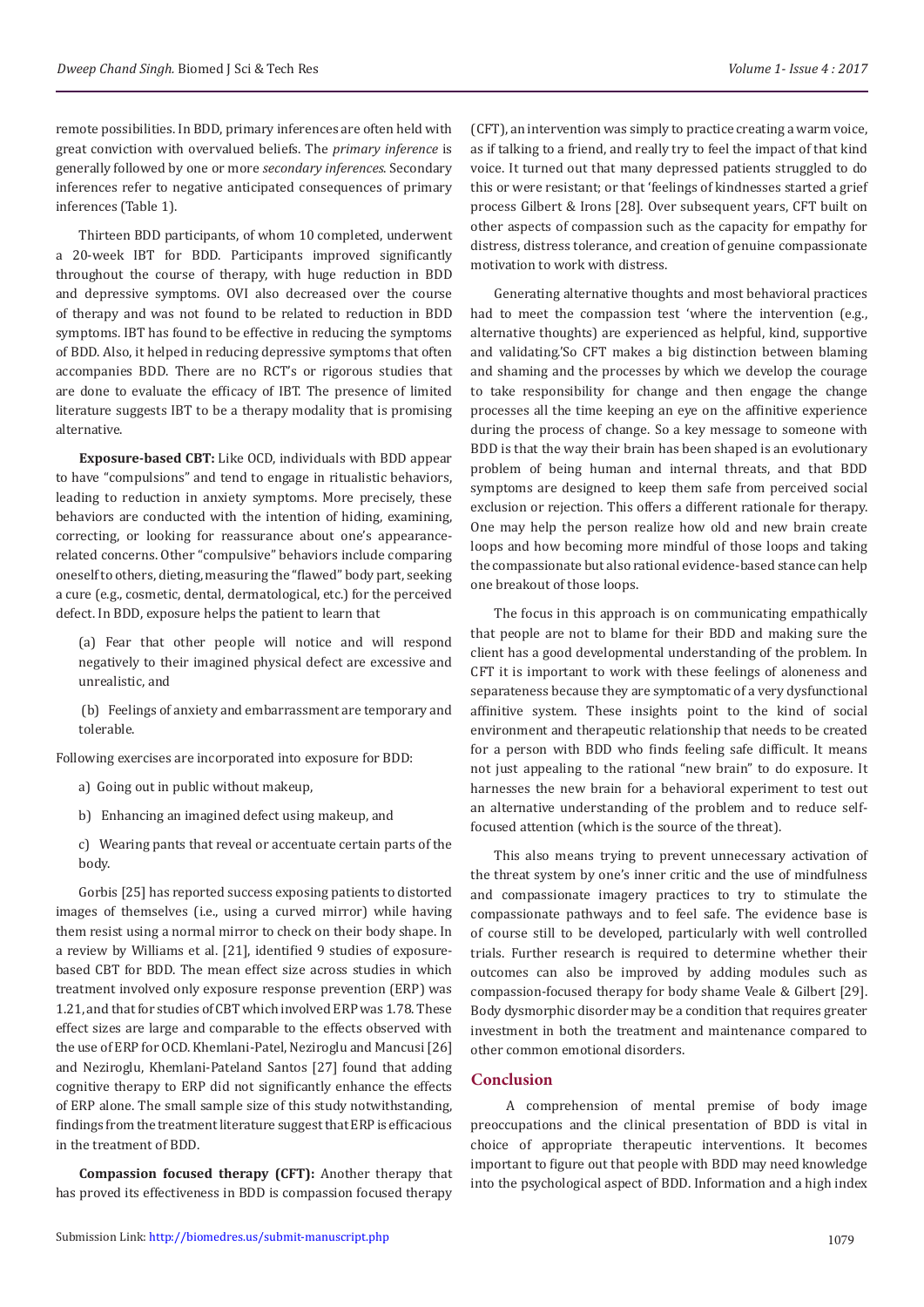of doubt and suspiciousness are important to analyze the symptoms and make the diagnosis of BDD, and clinicians ought to embrace a multidisciplinary approach in therapy, incorporating cooperation among those in psychiatry, dermatology, restorative surgery, family rehearse, and different required specialties. Treatment with CBT ought to be considered in people with BDD because of its established results. Further researches are required to establish more appropriate and annualized approach of therapy to treat BDD (especially the delusional variant of BDD).

#### **References**

- 1. [World Health Organization \(2003\) ICD-10 Classification of Mental and](http://www.who.int/classifications/icd/en/GRNBOOK.pdf) [Behavioral Disorders: Diagnostic criteria for research. Switzerland.](http://www.who.int/classifications/icd/en/GRNBOOK.pdf)
- 2. [American Psychiatric Association \(2001\) Diagnostic and statistical](https://allpsych.com/disorders/dsm/) [manual of mental disorders \(DSM-IV-TR\). American Psychiatric](https://allpsych.com/disorders/dsm/) [Association USA.](https://allpsych.com/disorders/dsm/)
- 3. Phillips KA, Menard W (2005) Sociality in Body Dysmorphic Disorder: A Prospective Study. The american journal of psychiatry 163(7): 1280- 1282.
- 4. [Jaffe E \(2006\) Deadly disorder: Imagined-ugliness illness yields high](http://onlinelibrary.wiley.com/doi/10.2307/4017315/full) [suicide rate. Science News 170\(4\): 52.](http://onlinelibrary.wiley.com/doi/10.2307/4017315/full)
- 5. Brewster K (2011) Body dysmorphic disorder in adolescence: Imagined ugliness. School Psychologist 65: 13-16.
- 6. [Thienhaus O, Ellwood A, Hunt TJ \(2008\) The mirror lies: body](https://www.ncbi.nlm.nih.gov/pubmed/18697504) [dysmorphic disorder. Am Fam Physician 78\(2\): 217-222.](https://www.ncbi.nlm.nih.gov/pubmed/18697504)
- 7. [Neziroglu F, Henricksen J, Yaryura-Tobias JA \(2006\) Psychotherapy of](https://www.ncbi.nlm.nih.gov/pubmed/16650724) [obsessive-compulsive disorder and spectrum established facts and](https://www.ncbi.nlm.nih.gov/pubmed/16650724) advances, 1995-2005. [Psychiatric Clinics of North America 29\(2\): 585-](https://www.ncbi.nlm.nih.gov/pubmed/16650724) [604.](https://www.ncbi.nlm.nih.gov/pubmed/16650724)
- 8. [McElroy SL, Keck JR, Pope JR, Smith JM, Strakowski SM \(1994\) Compulsive](https://www.ncbi.nlm.nih.gov/pubmed/8071278) [buying: a report of 20 cases. J Clin Psychiatry 55\(6\): 242-248.](https://www.ncbi.nlm.nih.gov/pubmed/8071278)
- 9. [Pope JR, Gruber AJ, Choi P, Olivardia R, Phillips KA \(1997\) Muscle](https://www.ncbi.nlm.nih.gov/pubmed/9427852) [dysmorphia. An under recognized form of body dysmorphic disorder.](https://www.ncbi.nlm.nih.gov/pubmed/9427852) [Psychosomatic 38\(6\): 548-557.](https://www.ncbi.nlm.nih.gov/pubmed/9427852)
- 10. American Psychiatric Association (2013) Diagnostic and statistical manual of mental disorders (DSM-5). American Psychiatric Association **USA**
- 11. [Phillips KA, McElroy SL \(2000\) Personality disorders and traits in patients](https://www.ncbi.nlm.nih.gov/pubmed/10929788) [with body dysmorphic disorder.](https://www.ncbi.nlm.nih.gov/pubmed/10929788) Comprehensive Psychiatry 41(4): 229- [236.](https://www.ncbi.nlm.nih.gov/pubmed/10929788)
- 12. Clark DM, Wells A (1995) A cognitive model of social phobia. In R. Hiemburg, DA Liebowitz (Eds.), Social phobia: Diagnosis, assessment and treatment. USA. pp. 69-93.
- 13. [Rabiei M, Mulkens, Kalantari M, Molavi H, Bahrami F \(2012\)](https://www.ncbi.nlm.nih.gov/pubmed/22080870) [Metacognitive therapy for body dysmorphic disorder patients in Iran:](https://www.ncbi.nlm.nih.gov/pubmed/22080870) [Acceptability and proof of concept. J Behav Ther Exp Psychiatry 43\(2\):](https://www.ncbi.nlm.nih.gov/pubmed/22080870) [724-729.](https://www.ncbi.nlm.nih.gov/pubmed/22080870)
- 14. [Rosen JC, Reiter J, Orosan P \(1995\) Cognitive-behavioral body image](https://www.researchgate.net/publication/315225242_Cognitive-behavioral_body_image_therapy_for_body_dysmorphic_disorder_Correction)  [therapy for body dysmorphic disorder: Correction. Journal of Consulting](https://www.researchgate.net/publication/315225242_Cognitive-behavioral_body_image_therapy_for_body_dysmorphic_disorder_Correction)  [and Clinical Psychology](https://www.researchgate.net/publication/315225242_Cognitive-behavioral_body_image_therapy_for_body_dysmorphic_disorder_Correction) 63(3): 437-437.
- 15. [Veale D, Boocock A, Gournay K, Dryden W, Shah F, et al. \(1996\) Body](https://www.ncbi.nlm.nih.gov/pubmed/8871796)  [dysmorphic disorder. A survey of fifty cases.](https://www.ncbi.nlm.nih.gov/pubmed/8871796) Br J Psychiatry 169(2): 196- [201.](https://www.ncbi.nlm.nih.gov/pubmed/8871796)
- 16. [Wilhelm S, Phillips KA, Didie E, Buhlmann U, Greenberg JL, et al. \(2014\)](https://www.ncbi.nlm.nih.gov/pubmed/24680228)  [Modular Cognitive-Behavioral Therapy for Body Dysmorphic Disorder:](https://www.ncbi.nlm.nih.gov/pubmed/24680228)  [A Randomized Controlled Trial. Behav Ther 45\(3\): 314-327.](https://www.ncbi.nlm.nih.gov/pubmed/24680228)
- 17. [Fontenelle LF, Telles LL, Nazar BP, Menezes GB, Nascimento AL, et al.](https://www.ncbi.nlm.nih.gov/labs/articles/17154152/)  [\(2006\) A Sociodemographic, Phenomenological, and Long-Term Follow-](https://www.ncbi.nlm.nih.gov/labs/articles/17154152/)[Up Study of Patients With Body Dysmorphic Disorder in Brazil Journals.](https://www.ncbi.nlm.nih.gov/labs/articles/17154152/)  [Int J Psychiatry Med 36\(2\): 243-259.](https://www.ncbi.nlm.nih.gov/labs/articles/17154152/)
- 18. [Phillips KA, Pagano ME, Menard W, Stout RL \(2006\) A 12-Month Follow-](https://www.ncbi.nlm.nih.gov/pubmed/16648334)[Up Study of the Course of Body Dysmorphic Disorder. Am J Psychiatry](https://www.ncbi.nlm.nih.gov/pubmed/16648334)  [163\(5\): 907-912.](https://www.ncbi.nlm.nih.gov/pubmed/16648334)
- 19. Veale D, Gilbert P (2014) Body dysmorphic disorder: The functional and evolutionary context in phenomenology and a compassionate mind.
- 20. [March JS, Frances A, Carpenter D, Franklin, Martin E, et al. \(1997\) The](https://vivo.upenn.edu/vivo/display/citfd47370)  [expert consensus guideline series: treatment of obsessive-compulsive](https://vivo.upenn.edu/vivo/display/citfd47370)  disorder. [Journal of Clinical Psychiatry](https://vivo.upenn.edu/vivo/display/citfd47370) 58(4): 13-72.
- 21. [Williams J, Hadjistavropoulos T, Sharpe D \(2006\) A meta-analysis of](https://www.ncbi.nlm.nih.gov/pubmed/16301017)  [psychological and pharmacological treatments for body dysmorphic](https://www.ncbi.nlm.nih.gov/pubmed/16301017)  disorder. [Behavior Research and Therapy 44\(1\): 99-111.](https://www.ncbi.nlm.nih.gov/pubmed/16301017)
- 22. Neziroglu F, Khemlani-Patel S, Santos MT (2012) Overcoming Body Dysmorphic disorders: A cognitive Behavioral Approach to Treatment. Oakland:New Harbinger Publications.
- 23. [McKay D, Todaro J, Neziroglu F, Campisi T, Moritz E, et al. \(1997\) Body](https://www.ncbi.nlm.nih.gov/pubmed/9009045)  [dysmorphic disorder: a preliminary evaluation of treatment and](https://www.ncbi.nlm.nih.gov/pubmed/9009045)  [maintenance using exposure with response prevention.](https://www.ncbi.nlm.nih.gov/pubmed/9009045) Behav Res Ther [35\(1\): 67-70.](https://www.ncbi.nlm.nih.gov/pubmed/9009045)
- 24. O'Connor K, Aardema F, Pélissier MC (2005) Beyond reasonable doubt: reasoning processes in obsessive-compulsive disorder and related disorders. Chichester, UK.
- 25. [Gorbis E \(2004\) Crooked Mirrors: Externalization of Self Image in BDD.](http://hope4ocd.com/downloads/gorbis_crooked0703.pdf)
- 26. [Khemlani-Patel S, Neziroglu F, Mancusi LM \(2011\)](http://guilfordjournals.com/doi/abs/10.1521/ijct.2011.4.4.363) Cognitive-[Behavioral Therapy for Body Dysmorphic Disorder: A Comparative](http://guilfordjournals.com/doi/abs/10.1521/ijct.2011.4.4.363)  Investigation. [International Journal of Cognitive Therapy 4: 363-380.](http://guilfordjournals.com/doi/abs/10.1521/ijct.2011.4.4.363)
- 27. [Neziroglu F, Yaryura-Tobias JA \(1997\) A review of cognitive behavioral](https://www.ncbi.nlm.nih.gov/pubmed/9243958)  [and pharmacological treatment of body dysmorphic disorder. Behav](https://www.ncbi.nlm.nih.gov/pubmed/9243958)  [Modif 3: 324-340.](https://www.ncbi.nlm.nih.gov/pubmed/9243958)
- 28. Gilbert P, Irons C (2005) Focused therapies and compassionate mind training for shame and self-attacking. In P Gilbert (Ed), Compassion: Conceptualization, research and use in psychotherapy pp. 263-325.
- 29. [Veale D \(2001\) Cognitive-behavioral therapy for body dysmorphic](http://apt.rcpsych.org/content/7/2/125.figures-only)  disorder. [Advances in Psychiatric Treatment 7\(2\): 125-132.](http://apt.rcpsych.org/content/7/2/125.figures-only)